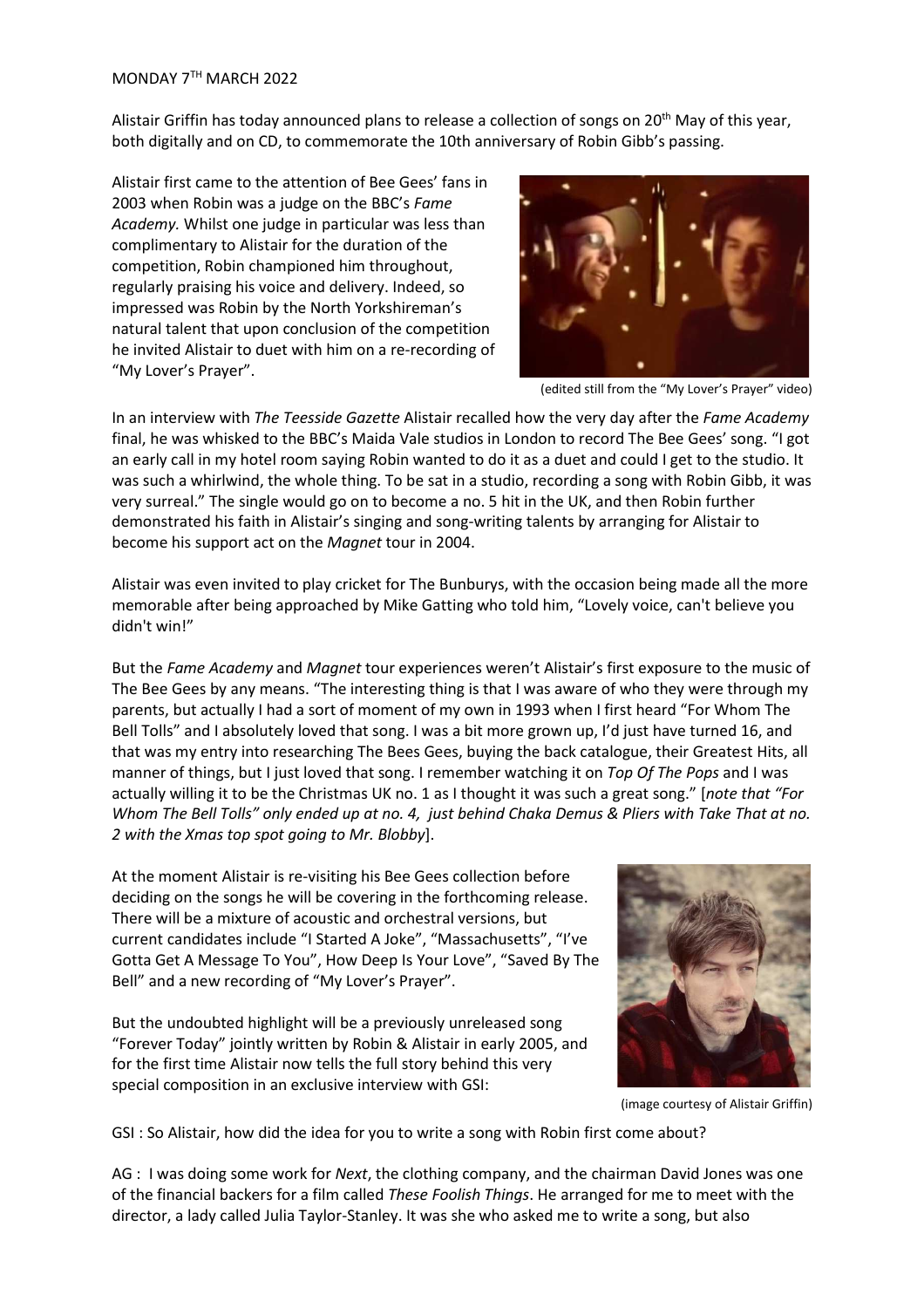knowing that I had worked with Robin, she proposed the idea that we could co-write the song together and that it would be a special thing. So I then went back to Robin and his manager and asked them what they thought, at the same time thinking that The Bee Gees have written some of the most memorable music soundtracks of all time, so I'm also thinking he might turn the idea down on that basis. But obviously I was delighted when he agreed that we could co-write a song for this film.

GSI : And this was intended for the end credits, right?

AG : Yes, it wasn't to be the title music, as they thought that the end credits one would be the song they would use to promote the film, so we had to reflect some of the themes already in the completed film.

GSI : On the day you were due to go to The Prebendal to write the song with Robin, were you in any way anxious about the prospect or had your previous interactions with Robin prepared you for this?

AG : I was a little bit nervous. Obviously I was excited and had already worked with Robin on "My Lover's Prayer", and we had spent quite a bit of time together doing that song and in radio & TV studios, but it's obviously different when you come to write a song together. I already knew a lot about The Bee Gees and the massive catalogue of the many songs they've written, both for themselves and other artists, so I suppose I was of the view that I'm just this guy at the start of my career and now I'm going to write with a legend, so obviously I wanted to deliver the goods as it were in terms of my writing.

GSI : When you arrived at The Prebendal whom did you meet?

AG : I remember meeting Dwina just after being distracted by what looked like a gypsy caravan in the garden, and she welcomed me in and I'm sure that on the way to see Robin I also saw suit of armour! And then Robin was in the room where he does his music, and we sat down and had a cup of tea with Ken Graydon who had picked me up at the railway station and driven me there, and also with Michael Graves who was Robin's musical arranger at that time.

GSI : Can you please describe the setting, and what kind of equipment Robin had at his disposal

AG : There's a wonderful photo on the internet which was taken just a few months before my visit, which shows exactly what Robin looked like at that time, as well as the keyboards he used at this session. (the photo Alistair refers to cannot be re-produced on this site, but it can be viewed here https://www.gettyimages.co.uk/detail/news-photo/bee-gee-robin-gibb-poses-for-a-photoshoot-at-his-home-in-newsphoto/53031714?adppopup=true). There was a little mixer, and a couple of keyboards probably just for writing purposes – you would have a classic key piano and another for adding strings so that you can mix and blend the sounds – it's actually quite similar to the keyboard set-up that I have right now to be honest. It was kind of strange, having all this modern recording equipment in such an old setting, but I think what struck me most was that I that I'm someone who's just on their way as a writer, and then sitting on Robin's mantelpiece – he had like three Ivor Novello awards which is the pinnacle of songwriting, and a couple of Grammys – and all of a sudden I'm sat there thinking I really have to put my best foot forward. It was added pressure, but sometimes that's a good thing.

GSI : How did the actual writing part begin, as presumably it can be slightly awkward at the start especially if you are collaborating with someone for the very first time?

AG : Well, we'd already watched the film separately in advance, and they'd given us a bit of a brief which summed up the mood of the film and the main theme was about loss – a theatre director was falling in love with a girl in his play, but then World War Two intervenes, he goes away and never comes back – so that's the love story followed by the tragic end, and based on that concept Robin had the idea of a title being about them having one more day together which he then extrapolated to "Forever Today". Robin then came up with the melody for the chorus, and then I worked the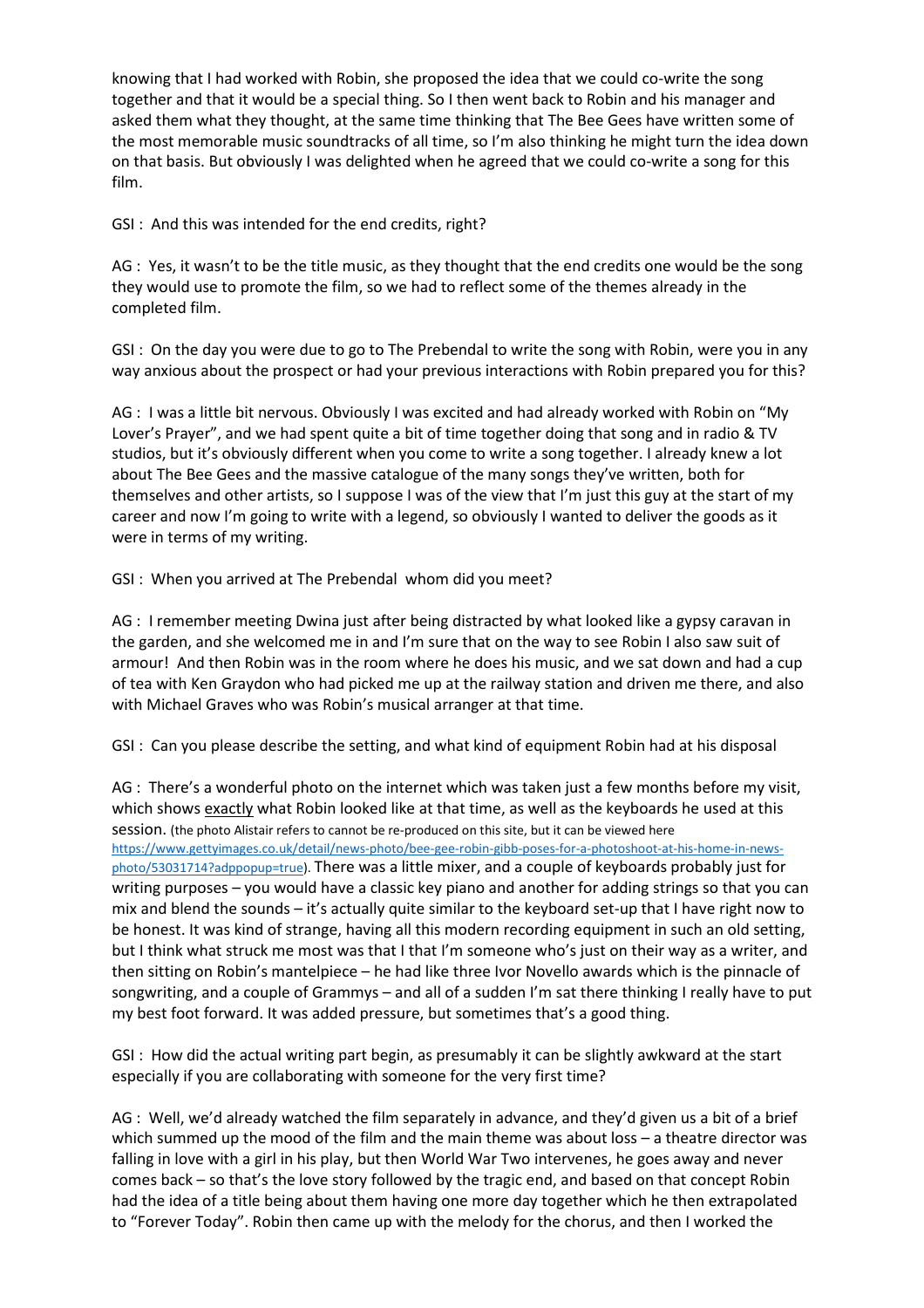verses around that. When you write a song you often refer to the key part of it which is the chorus, so previously when I've referred to this particular song I always generalised that it was Robin who wrote the music. And that's really how collaborative song-writing starts……you've got nothing in front of you, and then someone comes up with a chorus or a title and you work back from there. In this case we probably got as far as we probably needed to get in terms of the melody, and then like you often do we got stuck, and agreed at that point to go away and think about it again. So I went away and finished the lyrics and made the demo, but we never really did get the chance to refine them because we got the word from Julia that they were going to go down a different route for the end-credits.

GSI : Michael Graves is also credited for "Forever Today" – what was the nature of his role?

AG : It's hard to sort of describe. Although he's a composer and arranger in his own right, on that particular occasion he was primarily there as a mixing engineer, but also to assist Robin with any complex keyboard arrangements, and he would have probably made the occasional chord suggestions. So once you have invited someone to give ideas and they are in the room for the entire session, then obviously they're going to be getting a credit.

GSI : When you were writing the remaining lyrics, did you draw your inspiration for them from personal experience or imagined events?

AG : That's quite a difficult one to explain, but when Robin came up with the title "Forever Today" and explained his thinking behind it about having more time with someone you've lost, a perfect day together, it struck a chord. I'd spent quite a lot of time with Robin during 2004 working on "My Lover's Prayer" and sat in on many interviews where he was asked about losing his brother. Though he never said it, both myself and Michael Graves wondered if he may be drawing a parallel with the film's story and his own recent loss. When I set about finishing the lyrics we'd started, consciously or maybe unconsciously I think that's where the words took me. The best songs distill the feeling and emotion that's in you into words and music. I think that's what happened with "Forever Today".

GSI : Thank-you Alistair for being so forthcoming about this, and that seems a nice way to conclude this interview.

From talking with Alistair it's abundantly clear just how important an influence Robin was in his life, and how there was genuine affection between them. The day after Robin died following his long battle with bowel cancer, Alistair was interviewed by *The Teesside Gazette* where he took the opportunity to make the following heartfelt tribute. "The music world has lost one of its greats. I'll never forget the backing I got from Robin, it was a huge boost to get support from him - he was my lifeline in Fame Academy, really, when maybe some others weren't as enthusiastic. It was great to get encouragement from a guy who had sold millions of records and had done it all in terms of music."

"It was a great time - possibly the best memories of my music career, and considering he was one of The Bee Gees, he was a very humble performer. He was incredibly generous, whether in the recording studio, doing an interview or performing on stage. He never worried that anyone might be treading on his toes. He was very kind. You see these programmes where artists say 'I'd buy your record' or 'I'll record with you' but Robin followed through on that.

"I feel very lucky to have been championed by him and to have shared a record and a stage with him. It was a hell of an experience. He was a music legend but above all, he was a kind, generous spirited man. It's really sad that he's gone."



(image courtesy of Andrew Môn Hughes)